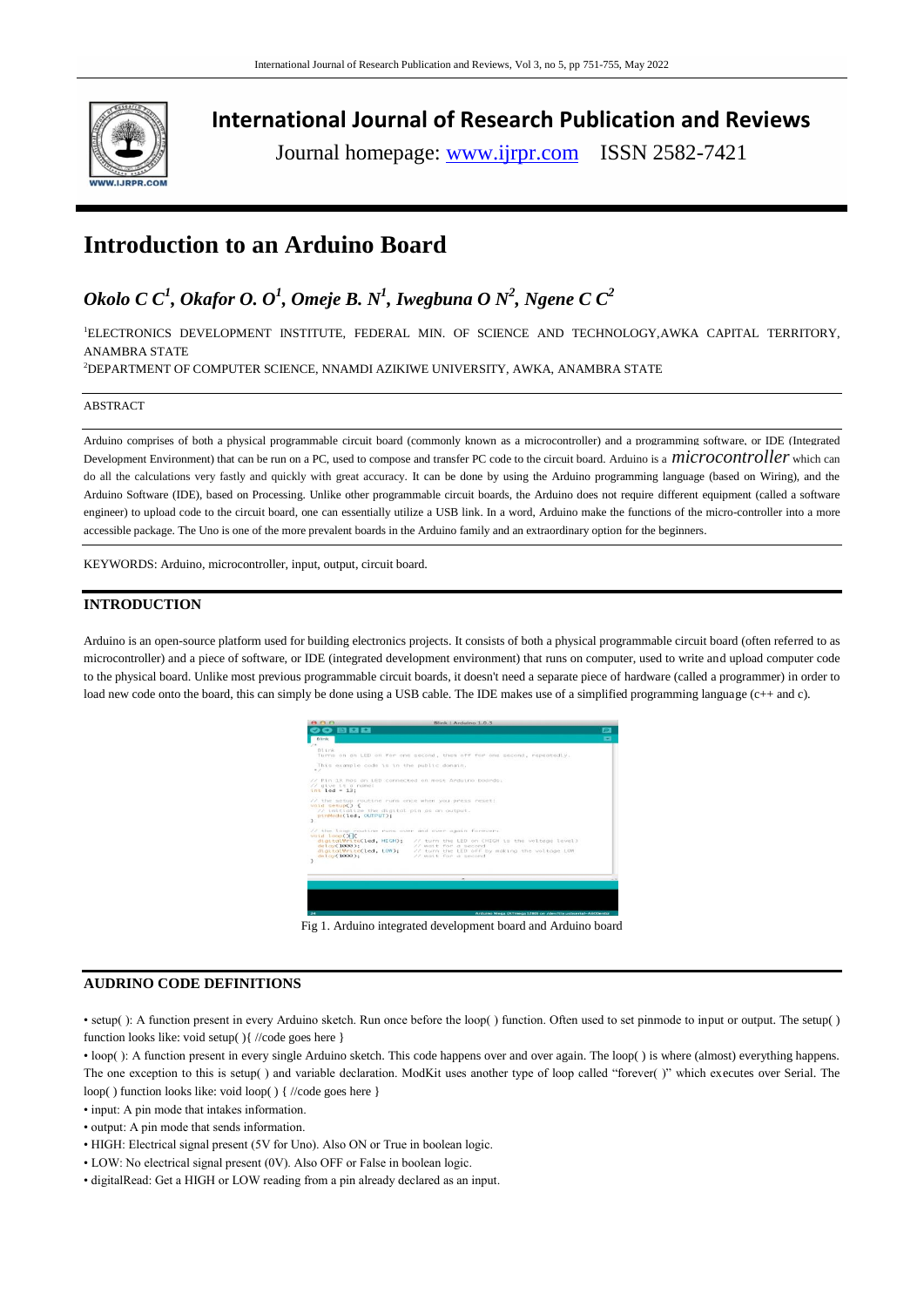• digitalWrite: Assign a HIGH or LOW value to a pin already declared as an output.

• analogRead: Get a value between or including 0 (LOW) and 1023 (HIGH). This allows you to get readings from analog sensors or interfaces that have more than two states.

• analogWrite: Assign a value between or including 0 (LOW) and 255 (HIGH). This allows you to set output to a PWM value instead of just HIGH or LOW.

• PWM: Stands for Pulse-Width Modulation, a method of emulating an analog signal through a digital pin. A value between or including 0 and 255. Used with analogWrite

## **COMMON COMPONENTS OF ARDUINO BOARDS**

There are different types of Arduino boards for different purposes. But all the boards have the majority of following components in common. • Analog Reference pin (orange)

- Digital Ground (light green)
- Digital Pins 2-13 (green)

• Digital Pins 0-1/Serial In/Out - TX/RX (dark green) - These pins cannot be used for digital i/o (digitalRead and digitalWrite) if serial communication is also being used (e.g. Serial.begin). 4 • Reset Button - S1 (dark blue)

- In-circuit Serial Programmer (blue-green)
- Analog In Pins 0-5 (light blue)
- Power and Ground Pins (power: orange, grounds: light orange)
- External Power Supply In (9-12VDC) X1 (pink)
- Toggles External Power and USB Power (place jumper on two pins closest to desired supply) SV1 (purple)

• USB (used for uploading sketches to the board and for serial communication between the board and the computer; can be used to power the board) (yellow)

## **COMPONENTS DESCRIPTION**

- Arduino UNO The Uno is one of the most popular Arduino boards. It consists of 14-digital I/O pins, where 6-pins can be used as PWM(pulse width modulation outputs), 6-analog inputs, a reset button, a power jack, a USB connection and more. It includes everything required to hold up the microcontroller; simply attach it to a PC with the help of a USB cable and give the supply to get started with a AC-to-DC adapter or battery.
- Breadboard A breadboard is a construction base for prototyping of electronics. In the 1970s the solderless breadboard (a.k.a. plugboard, a terminal array board) became available and nowadays the term "bread\_board" is commonly used to refer to these. Because the solderless breadboard does not require soldering, it is reusable. This makes it easy to use for creating temporary prototypes and experimenting with circuit design. For this reason, solderless breadboards are also popular with students and in technological education. A variety of electronic systems may be prototyped by using breadboards, from small analog and digital circuits to complete central processing units (CPUs).
- DC Motor DC motor is any of a class of rotary electrical machines that converts direct current electrical energy into mechanical energy. The most common types rely on the forces produced by magnetic fields. Nearly all types of DC motors have some internal mechanism, either electromechanical or electronic, to periodically change the direction of current flow in part of the motor. A DC motor's speed can be controlled over a wide range, using either a variable supply voltage or by changing the strength of current in its field windings. Small DC motors are used in tools, toys, and appliances. The universal motor can operate on direct current but is a lightweight brushed motor used for portable power tools and appliances.
- Servo Motor A servomotor is a rotary actuator or linear actuator. It can precisely control angular or linear position, velocity and acceleration. It consists of a suitable motor coupled to a sensor for position feedback. It also requires a relatively sophisticated controller, often a dedicated module designed specifically for use with servomotors.
- Transistor A transistor is a semiconductor device used to amplify or switch electronic signals and electrical power. It is composed of semiconductor material usually with at least three terminals for connection to an external circuit. A voltage or current applied to one pair of the transistor's terminals controls the current through another pair of terminals. Because the controlled (output) power can be higher than the controlling (input) power, a transistor can amplify a signal. Today, some transistors are packaged individually, but many more are found embedded in integrated circuits.
- H-bridge An bridge is an integrated circuit (IC) that switches the polarity of a voltage applied to a load. These circuits are often used in robotics and other applications to allow DC motors to run forwards or backwards. Most DC-to-AC converters (power inverters), most AC/AC converters,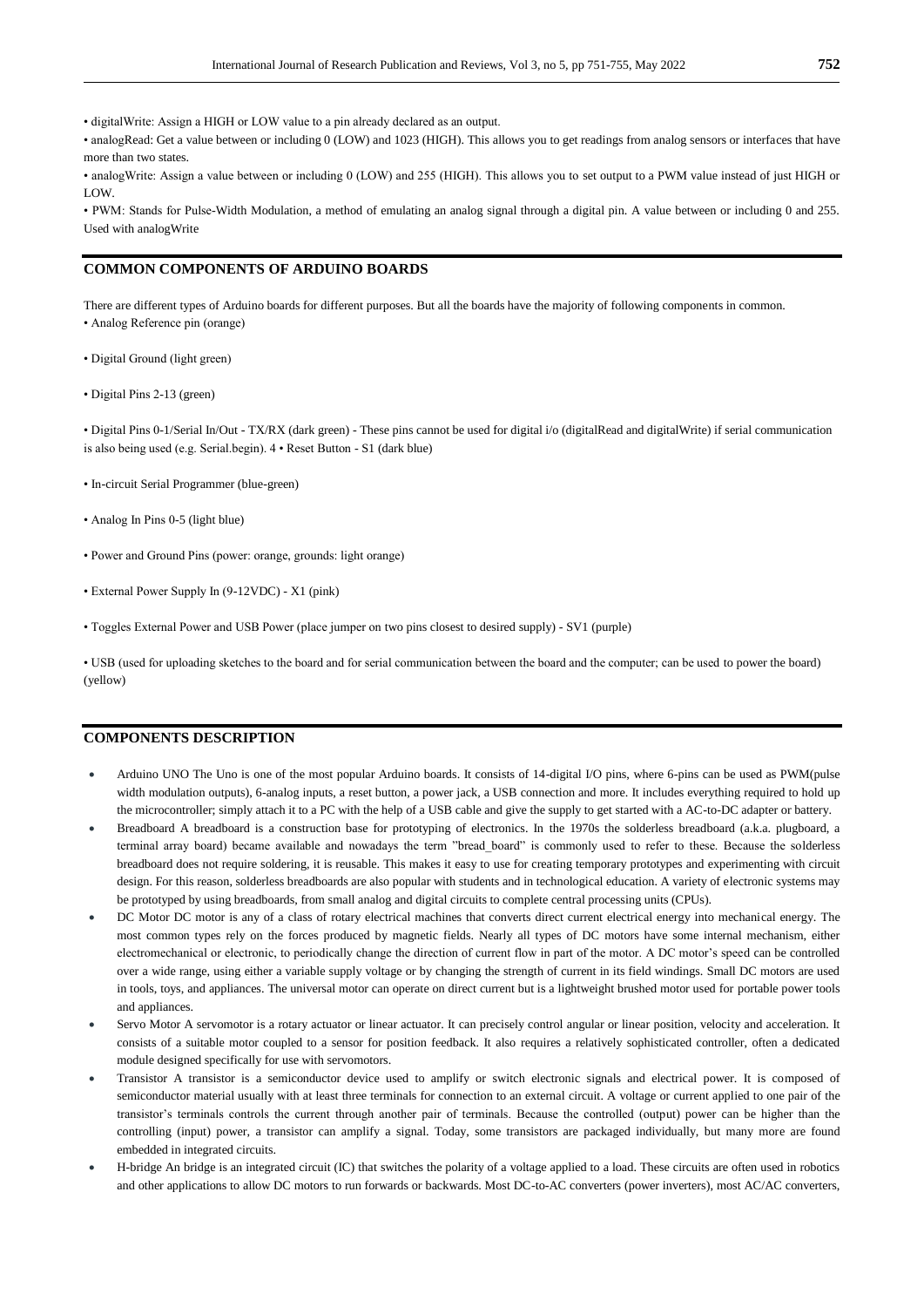the DC-to-DC push–pull converter, most motor controllers, and many other kinds of power electronics use H bridges. In particular, a bipolar stepper motor is almost invariably driven by a motor controller containing two H bridges.

- Potentiometer A potentiometer is a three-terminal resistor with a sliding or rotating contact that forms an adjustable voltage divider. If only two terminals are used, one end and the wiper, it acts as a variable resistor or rheostat. The measuring instrument called a potentiometer is essentially a voltage divider used for measuring electric potential (voltage); the component is an implementation of the same principle, hence its name.
- External Power Source For stand-alone operation, the board is powered by a battery rather than through the USB connection to the computer. While the external power can be anywhere in the range of 6 to 24 V (for example, you could use a car battery), a standard 9 V battery is convenient. While you could jam the leads of a battery snap into the Vin and Gnd connections on the board, it is better to connect the battery snap leads to a DC power plug and connect to the power jack on the board.
- Arduino Software The open-source Arduino Software (IDE) makes it easy to write code and upload it to the board. The environment is written in Java and based on Processing and other open-source software. This software can be used with any Arduino board

## **TYPES OF ARDUINO BOARD**

Over the years, after the emergence of the first board there has been alterations to this board in order to adapt to new requirements and challenges that includes IOT (internet of things) app, 3D printing, wearable, and embedded surrounding. They include;

(I) Arduino Uno

(ii) Lily Pad Arduino

(iii) Red Board

(iv) Arduino Mega

(v) Arduino Leonardo

## **Arduino Uno**

 This is the most used and documented board of the whole Arduino family. It is this board that I used for my projects during my IT training at ELDI. It is based on AT mega 328p microcontroller. It has 14 digital input or output pins, out of which 6 can be used as PWM outputs, 6 analog inputs, a 16MHZ quartz crystal, a USB connection port, a power jack, an ICSP header and a reset button.



#### **Fig 2 Arduino Uno board**

#### **Lily Pad Arduino**

This is a wearable e-textile technology. Each board was designed with huge connecting pads and a smooth back to let them be sewn into clothing using conductive thread. It comprises of input or output pins, power and sensor boards. It is based on ATmega168v (the low-power version of AT mega 168) or AT mega 328p.



**Fig 3 Lily Pad Arduino board**

#### **Red Board Arduino**

 This board is similar to the Arduino Uno board we saw earlier, but differs in some areas. Arduino Uno uses the larger square-ish type B connector, often found on USB printers. Whereas the Red Board uses a mini-B connector, which is a lower profile USB connector that can be found on mp3 player. Furthermore, it has a red color, hence the name Red Board.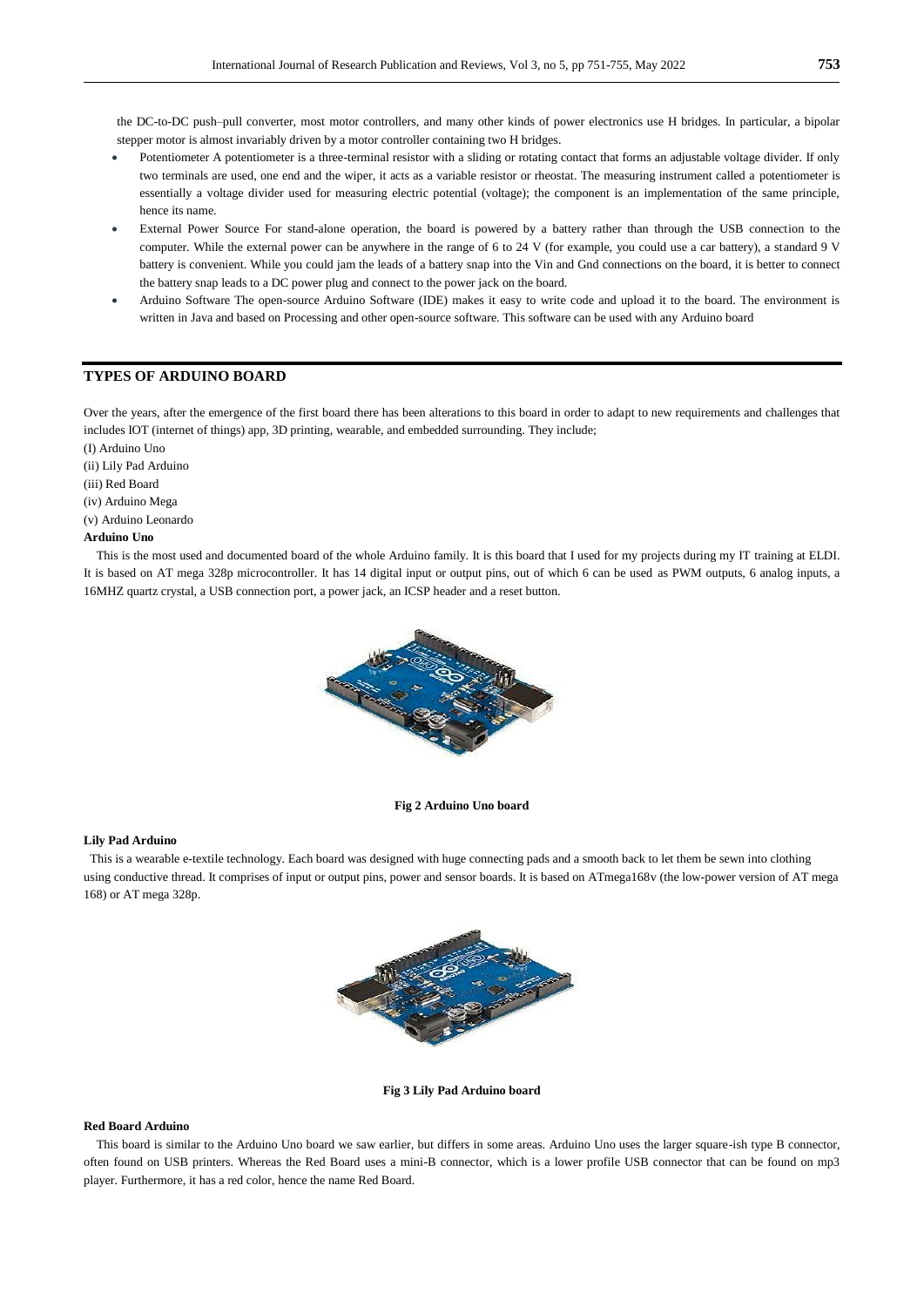

**Fig.4 Red Board Arduino board**

#### **Arduino Mega (R3)**

 This board is designed for more complex projects. It has 54 digital input or output pins, 16 analog inputs, reset button, power jack and USB connection port. The huge number of pins makes it very helpful for designing projects that need a bunch of digital input or output pins. It is recommended board for 3D printer and robotics projects.



**Fig. 5 Arduino Mega (R3) board**

#### **Arduino Leonardo**

 This is the first development board of an Arduino. It is based on AT mega 32u4. It has 20 digital input or output pins out of which 7 can be used as PWM output pins and also it has 12 analog input pins.



**Fig 6 Pin out of Arduino board**

#### **POWER SUPPLY:**

There are 3 ways to power the Arduino Uno:

**Barrel Jack** - The Barrel jack, or DC Power Jack can be used to power the Arduino board. The barrel jack is usually connected to a wall adapter. The board can be powered by 5-20 volts but the manufacturer specification sheet recommends to keep it between 7-12 volts. Above 12 volts, the regulators might overheat, and below 7 volts, might not suffice.

**VIN Pin** - This pin is used to power the Arduino Uno board using an external power source. The voltage should be within the range mentioned above. **USB cable** - when connected to the computer provides 5 volts at 500mA.

**5v and 3v3** - They provide regulated 5 and 3.3v to power external components according to manufacturer specifications.

GND - In the Arduino Uno pin out, you can find 5 or less GND pins, which are all interconnected. The GND pins are used to close the electrical circuit and provide a common logic reference level throughout your circuit. Always make sure that all GNDs (of the Arduino, peripherals and components) are connected to one another and have a common ground.

**RESET** - This button if pressed resets the Arduino.